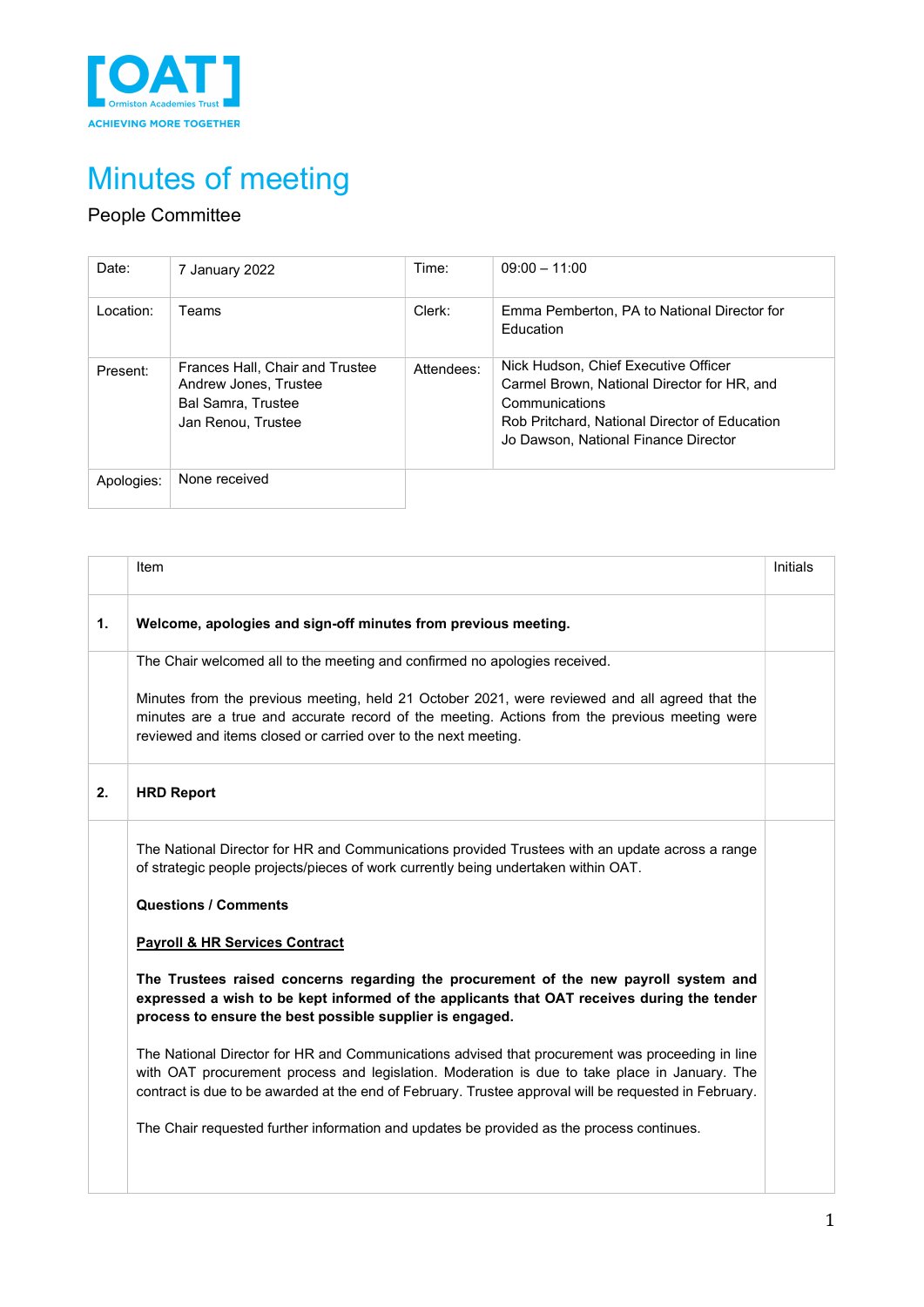

|    | <b>CHIEVING MORE TOGETHER</b>                                                                                                                                                                                                                                                                                                                                                                                                                                                              |           |
|----|--------------------------------------------------------------------------------------------------------------------------------------------------------------------------------------------------------------------------------------------------------------------------------------------------------------------------------------------------------------------------------------------------------------------------------------------------------------------------------------------|-----------|
|    | The CEO confirmed that information would be provided in line with public sector procurement<br>legislation and guidelines.                                                                                                                                                                                                                                                                                                                                                                 | <b>NH</b> |
|    | Safeguarding                                                                                                                                                                                                                                                                                                                                                                                                                                                                               |           |
|    | Trustees requested appropriate information to be provided on a regular basis regarding<br>significant safeguarding issues across the Trust.                                                                                                                                                                                                                                                                                                                                                |           |
|    | CEO to speak to the Safeguarding Manager on how best to communicate this to Trustees.                                                                                                                                                                                                                                                                                                                                                                                                      | NH.       |
|    | <b>Performance Management</b>                                                                                                                                                                                                                                                                                                                                                                                                                                                              |           |
|    | The new Performance Management process across HO and principals was discussed, as were the<br>wider performance management processes across teachers and support staff in our academies. This<br>will be the subject of a paper at the next People Committee in April.                                                                                                                                                                                                                     |           |
|    | <b>Head Office Resource &amp; Structure</b>                                                                                                                                                                                                                                                                                                                                                                                                                                                |           |
|    | The HO breakdown across various functions, specifically the 'education' and 'non-education' roles,<br>noted in the annex of this paper was also discussed. Trustees agreed that it illustrates the wide-<br>ranging leadership, oversight, support and value provided by the central teams to the academies and<br>that associated information should be shared with academies.                                                                                                            |           |
| 3. | <b>Education Structure</b>                                                                                                                                                                                                                                                                                                                                                                                                                                                                 |           |
|    | The National Director of Education and National Director of Finance joined the meeting.                                                                                                                                                                                                                                                                                                                                                                                                    |           |
|    | Details regarding proposed changes were discussed in depth to ensure that they align to the OAT<br>mission, values and the future strategy.                                                                                                                                                                                                                                                                                                                                                |           |
|    | The Chair asked if the proposed changes had been through a thorough review.                                                                                                                                                                                                                                                                                                                                                                                                                |           |
|    | The National Director for HR and Communications confirmed that a thorough review had taken place.<br>The proposals will be shared with Trade Unions on $7th$ January 2022.                                                                                                                                                                                                                                                                                                                 |           |
|    | The Trustees asked if the proposed changes would be welcomed by academies?                                                                                                                                                                                                                                                                                                                                                                                                                 |           |
|    | The CEO confirmed that principals value the support received from the Trust, that the changes<br>proposed were designed to meet the needs highlighted by principals during recent strategic and<br>school improvement meetings. The CEO highlighted that the new structure would provide additional<br>support around Inclusion, SEND, Primary and ensure consistency and fairness across secondary<br>school improvement.                                                                 |           |
|    | The Trustees asked if the proposed changes would result in cost increase?                                                                                                                                                                                                                                                                                                                                                                                                                  |           |
|    | The National Director of Finance supported the proposal saying that it addressed many of the issues<br>flagged by principals during the last round of strategic budget discussions.                                                                                                                                                                                                                                                                                                        |           |
|    | The National Director of Finance explained how short-term decisions had already been made to<br>address immediate concerns around SEND, Inclusion and School Improvement and that some<br>elements of the proposal, whilst not in the original 21/22 budget, were a continuation of current costs.<br>It was also highlighted that there was an expectation that the new structure would reduce the need for<br>external consultancy and future fixed term educational leadership support. |           |
|    |                                                                                                                                                                                                                                                                                                                                                                                                                                                                                            |           |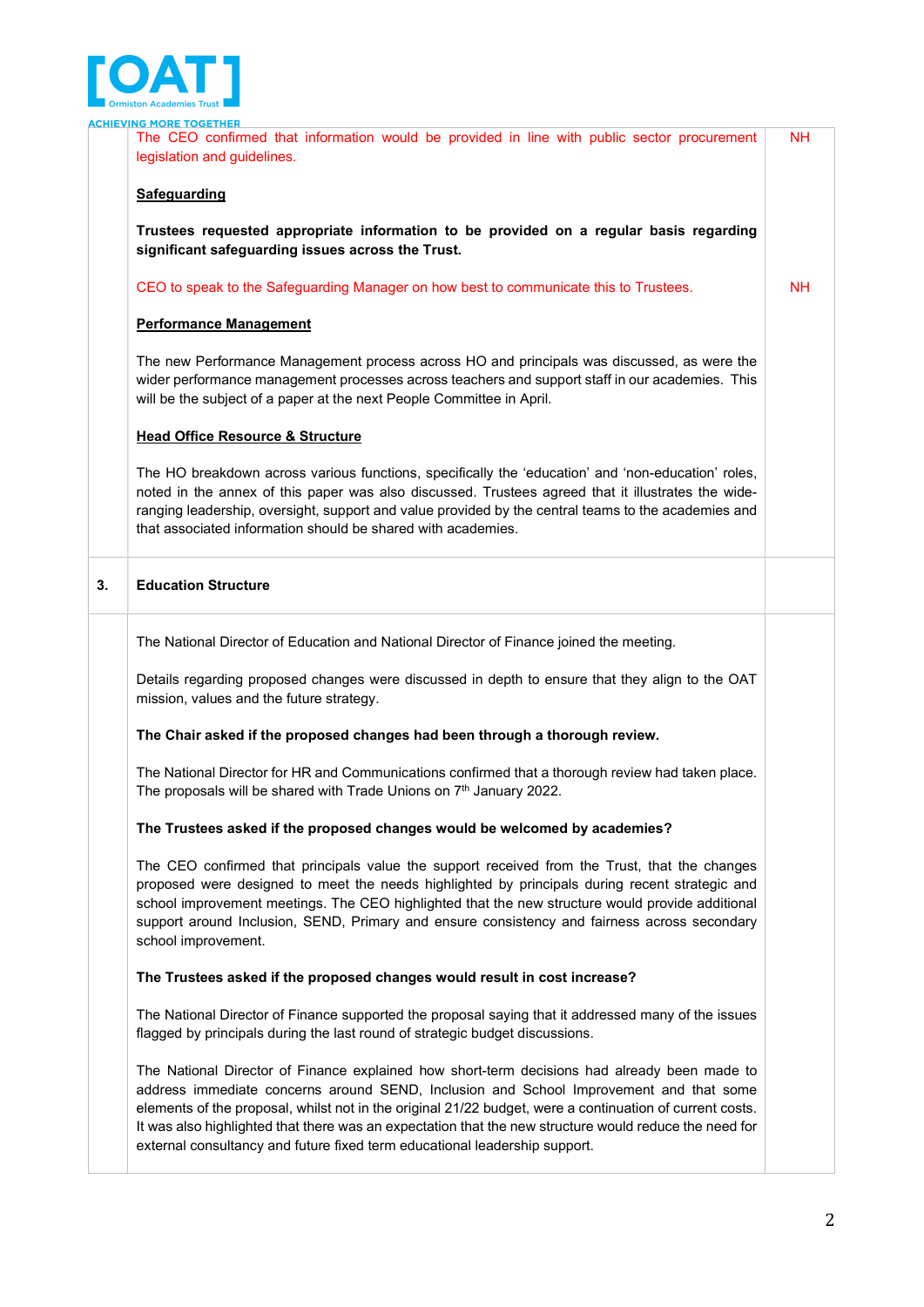

|    | <b>ACHIEVING MORE TOGETHER</b>                                                                                                                                                                                                                                                                                                                   |              |
|----|--------------------------------------------------------------------------------------------------------------------------------------------------------------------------------------------------------------------------------------------------------------------------------------------------------------------------------------------------|--------------|
|    | However, the National Director of Finance did highlight that year-on-year "central" budgeted costs<br>were increasing for a number of reasons, all sensible and focused on optimising making the biggest<br>difference to children across the Trust. The National Director of Finance highlighted that a detailed                                |              |
|    | review of central costs and associated recharges was planned for the next Trustee Board Meeting<br>(Strategy).                                                                                                                                                                                                                                   |              |
|    | Trustees stated that they will expect to see a positive response from principals' and that the<br>changes have an impact on academy performance.                                                                                                                                                                                                 |              |
|    | Decision - Trustees accepted the proposed changes.                                                                                                                                                                                                                                                                                               |              |
|    | The CEO thanked Trustees for their constructive challenge and input to the process.                                                                                                                                                                                                                                                              |              |
|    | The National Director of Education and National Director of Finance left the meeting.                                                                                                                                                                                                                                                            |              |
| 4. | <b>Succession Planning</b>                                                                                                                                                                                                                                                                                                                       |              |
|    | The National Director for HR and Communications and Clerk left the meeting whilst this item was<br>covered.                                                                                                                                                                                                                                      |              |
|    | It was agreed that the CEO and Chair would prepare a paper for the Trustees that considers<br>succession within the Trust.                                                                                                                                                                                                                       | <b>NH/FH</b> |
| 5. | <b>Risk Register</b>                                                                                                                                                                                                                                                                                                                             |              |
|    | The Risk Register is an extract from the overall OAT Risk Register, which details items pertinent to<br>the People Committee and is shared with Trustees.                                                                                                                                                                                        |              |
|    | The National Director for HR and Communications provided an overview of the status of items within<br>the register.                                                                                                                                                                                                                              |              |
|    | No questions received.                                                                                                                                                                                                                                                                                                                           |              |
| 6. | <b>Employee Survey Headlines</b>                                                                                                                                                                                                                                                                                                                 |              |
|    | Trustees received an update on the OAT Employee Survey, which took place in November 2021. Data<br>from the second survey was received prior to Christmas but is considerable in size and will require<br>some time to analyse and process. Initial findings have been discussed at Exec level, but the next two<br>weeks will help to identify: |              |
|    | Trends                                                                                                                                                                                                                                                                                                                                           |              |
|    | Key areas of development<br>How OAT addressed key issues from the previous survey<br>$\bullet$                                                                                                                                                                                                                                                   |              |
|    | Key improvements from previous survey                                                                                                                                                                                                                                                                                                            |              |
|    | Once the data has been processed, Exec can put a plan in place to communicate findings and actions<br>to be taken as a result across OAT.                                                                                                                                                                                                        |              |
|    | <b>Comments / Questions</b>                                                                                                                                                                                                                                                                                                                      |              |
|    |                                                                                                                                                                                                                                                                                                                                                  |              |